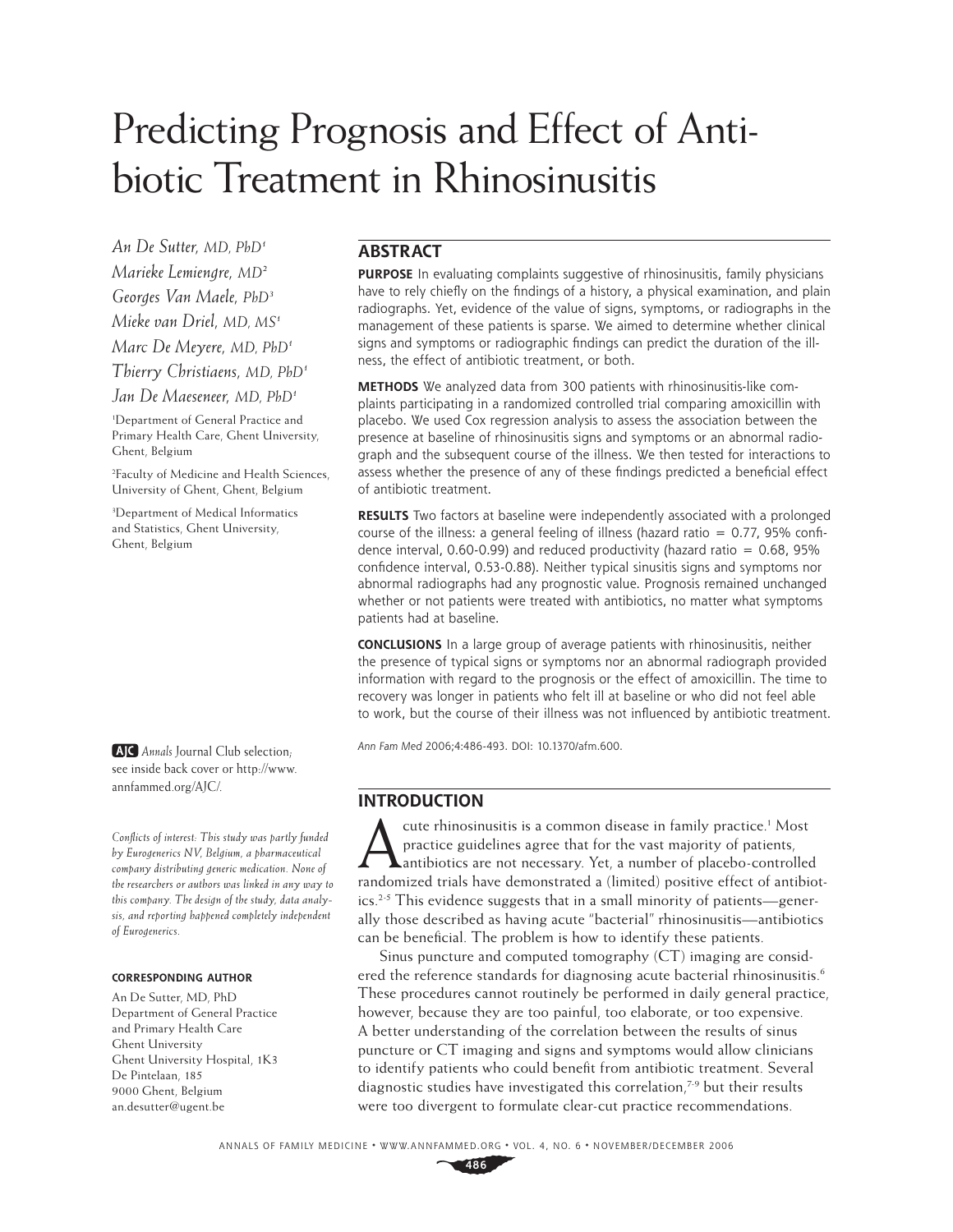In this study, we looked at this problem from a pragmatic point of view. For a family physician, it is presumably more important to know the patient's prognosis and whether the patient might benefit from antibiotics than to know the exact diagnosis. Only a few studies have focused on these questions, however.<sup>10-12</sup> The goal of our study was to search for clues to identify patients with suspected rhinosinusitis who are at risk for a prolonged course of illness and who could benefit from antibiotic therapy. We had 2 research questions: (1) In patients with suspected acute rhinosinusitis, can signs, symptoms, or radiographic abnormalities predict a prolonged course of illness? and (2) Can signs, symptoms, or radiographic abnormalities predict a beneficial effect of amoxicillin treatment?

## **METHODS**

#### **Population**

We performed a secondary analysis of data from a randomized controlled trial (RCT).<sup>13</sup> Between October 1998 and December 1999, 69 family physicians in Flanders, Belgium, enrolled in this trial patients meeting 3 inclusion criteria: aged 12 years or older, a respiratory tract infection as the presenting complaint, and self-reported purulent rhinorrhea. Exclusion criteria were allergy to penicillin or ampicillin; receipt of antibiotic treatment within the previous week; complaints lasting for more than 30 days; abnormality on chest examination; signs of complicated sinusitis (facial edema or cellulitis; orbital, visual, meningeal, or cerebral signs); pregnancy or lactation; comorbidity that might impair immune competence; and inability to follow the protocol because of language or mental problems. Enrolled patients were randomly assigned to receive amoxicillin 500 mg 3 times a day or placebo for 10 days. The 2 groups were comparable in every relevant aspect. More details on the methodology of this study have been published elsewhere.<sup>13</sup>

We conducted the present analyses in the subgroup of patients who had—in addition to purulent rhinorrhea—at least 1 of the following symptoms indicating acute rhinosinusitis: unilateral facial pain, pain in the upper teeth, visible purulent rhinorrhea, and a biphasic illness history (ie, after initially improving, the condition worsened again). We selected these signs and symptoms because they have been associated with rhinosinusitis in diagnostic trials of high quality.6,8 Our study was approved by the Ethics Committee of Ghent University Hospital.

## **Baseline Measurements and Follow-up**

On the day of enrollment, patients completed a questionnaire, were physically examined by their family

physician, and were offered an optional radiographic examination of their maxillary sinuses. On the questionnaires, they rated the severity of individual symptoms on a 6-point scale ranging from 0 ("absent") to 5 ("worst that it can be"). During the 10 days of treatment, they recorded daily their general feeling of illness using a 4-point scale (good, a little ill, ill, very ill). Patients who had recovered on day 10 stopped filling out the diary. Patients who had not recovered on day 10 were asked to continue keeping the diary until day 15. The prognostic influence of the following variables was studied during the 15 days after enrollment: patient characteristics (sex and age); signs of sinusitis (visible purulent rhinorrhea, postnasal drip, elevated body temperature [≥37.5°C measured and recorded by the patient or family physician]); symptoms of sinusitis (pain on bending, unilateral facial pain, pain in the upper teeth, biphasic illness history, complaints lasting 7 days or more); general symptoms (fatigue, general feeling of illness, reduced productivity); an abnormal radiograph; treatment (amoxicillin); and a summary score of clinical findings (described below).

#### **Data Analysis**

We considered a symptom to be present if a patient gave it a score of 3 or higher on the 6-point severity scale, which meant that the patient subjectively perceived the symptom as "moderately severe," "severe," or "worst that it can be." Patients had a general feeling of illness if they stated on the day of enrollment that they felt ill or very ill. Radiographs were considered abnormal if they showed mucosal thickening of at least 6 mm, an air-fluid level, or total opacity. To calculate the clinical sum score, each sign or symptom was attributed 1 point when present, and all points were added for each patient. Possible sum scores therefore ranged from 0 to 8 points.

We used SPSS-11 (Statistical Package for the Social Sciences, ver 11; SPSS Inc, Chicago, Ill) to perform Cox proportional hazards regression analysis.<sup>14</sup> The outcome measure of this analysis is the hazard ratio: the ratio between the instantaneous event rate in patients with and without the studied prognostic variable. We defined the event as recovery (ie, the patient indicated in his or her diary feeling generally "well" again. Recovery time was the number of sequential days between the first contact with the family physician and the day of recovery. In this analysis, if a variable is associated with a hazard ratio of less than 1, the course of the illness is prolonged when that variable is present.

We performed 3 analyses. First, we conducted bivariate analyses to estimate the crude hazard ratios, with 95% confidence intervals (CIs), for each variable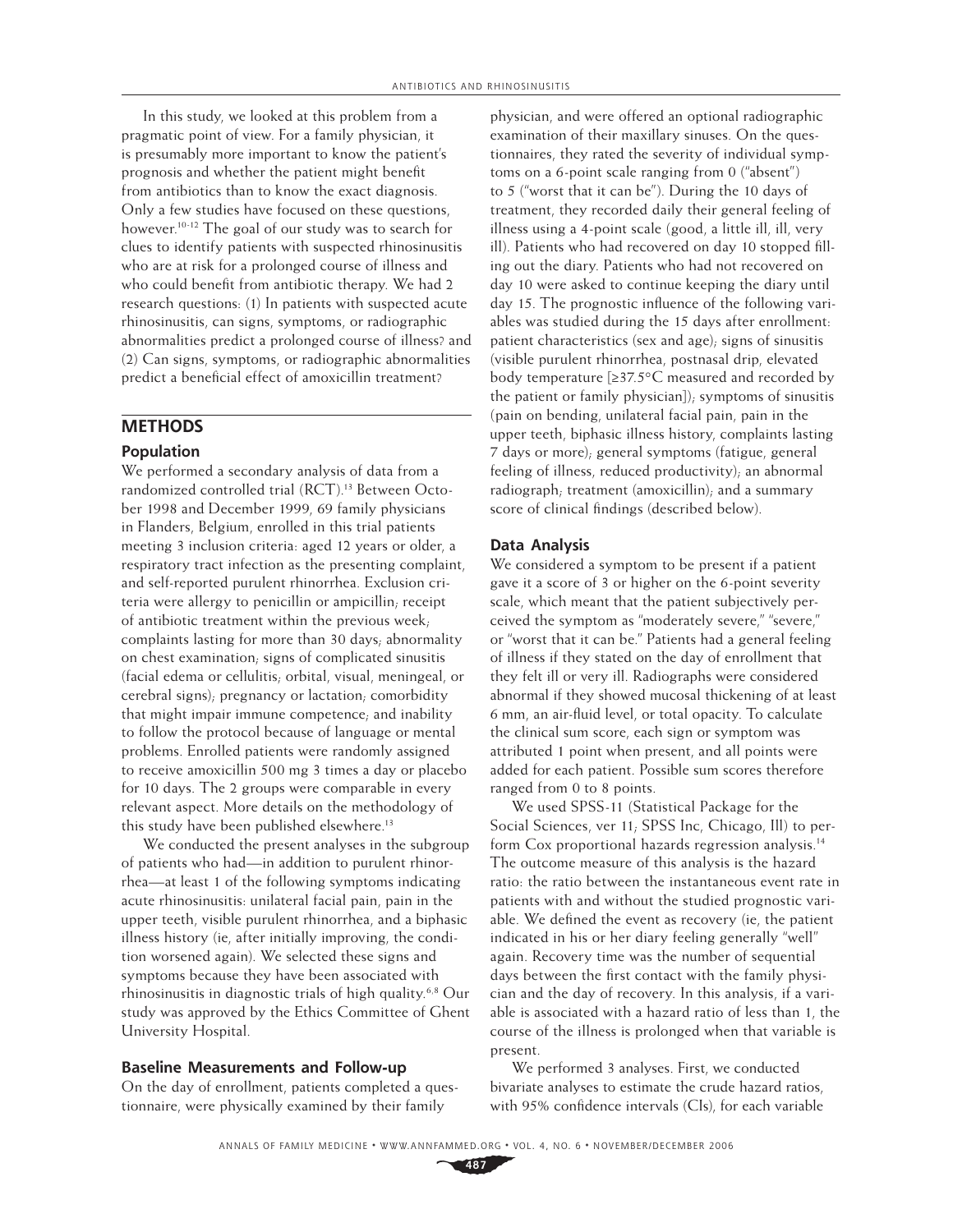separately. Second, we included predictive factors with a *P* value of less than .2 in the bivariate analysis in a stepwise (backward and forward) multivariate Cox regression model to determine which variables were independent predictors of the speed of recovery. Third, we tested for an interaction between each variable and the treatment group by using a multivariate model (variable + treatment + variable  $\times$  treatment). An interaction between 2 variables indicates that the influence on the prognosis of 1 variable depends on the value of the other variable. In our case, a significant interaction would mean that the impact of antibiotic treatment on the duration of the illness depends on the presence of a prognostic variable (eg, antibiotics shorten illness duration more in patients with prognostic symptom x).

The number of events was sufficiently large to detect a difference in recovery rate of at least 15% for any variable ( $\alpha = .05$ , power  $1 - \beta = .80$ ). In the multivariate analysis, there were 49 events per included variable. For variables independently influencing the course of illness, we tested the Cox proportional hazard assumptions graphically by the complementary log transformation plot, and these assumptions were sufficiently met.<sup>14</sup>

# **RESULTS**

## **RTC Population**

A total of 416 patients were enrolled in the original RCT.<sup>13</sup> To ascertain the representativeness of the included population, we checked for possible recruitment bias caused by noninclusion in 3 ways. First, we determined that the characteristics and symptom severity of patients enrolled by family physicians recruiting fewer patients (for whom more selection can be expected) did not differ from those of patients enrolled by family physicians recruiting more patients. Second, we analyzed data from questionnaires (sex, age, body temperature, severity of nasal discharge and pain, reason for nonrecruitment) for all eligible patients who were not included during the 6-week period and found that included and excluded patients were very much alike. The included patients were slightly more likely to report pain than the 332 eligible patents who were excluded (58% vs 50%; relative risk = 1.2, 95% CI, 1.0-1.42;  $P = .03$ ). The most frequent reasons for exclusion were the presence of an exclusion criterion (22%), the patient's refusal to participate (16%), the patient's request for antibiotic treatment (14%), and lack of time by the family physician (10%). Third, we compared the findings on plain radiographs of the maxillary sinuses with the imaging results for other family practice populations with clinically suspected sinusitis and found good correspondence.

## **Study Population**

Of the 416 patients included in the original RCT, 389 met the inclusion criteria for this study. Of these, 89 patients could not be analyzed, for the following reasons: 7 were excluded after randomization; 30 withdrew before the end of the study; 36 did not have diary data on recovery time, and 16 felt "well" from the first day onward, so that their time to recovery was zero days. The reasons for exclusion or withdrawal are shown in the flow chart (Figure 1).

The demographic and clinical characteristics of the 89 patients not included in the analysis are compared with those of the 300 included patients in Table 1. On average, patients analyzed in this study were more likely to feel ill and were more fatigued. This may have been due to the exclusion of patients who felt "well" at baseline; on the other hand, it may have been due to the fact that patients who recovered very quickly were less inclined to keep their diary, and follow-up for these patients is therefore lacking.

#### **Prognostic Variables**

Of the 300 patients included in the present analysis, 247 recovered before the end of the observation period (247 events), while 19 had complaints for more than 15 days and 34 stopped keeping their diary before recovery (53 censored). Radiographic data were available for 218 of the 300 patients.

With regard to the prognosis, the crude hazard ratios show that 4 symptoms were significantly associated with a slower recovery: a higher clinical sum score, a general feeling of illness, facial pain, and reduced productivity (Table 2). Two other factors—sex and fatigue—had *P* values less than .20 and were therefore also included in the multivariate analysis. Fatigue and reduced productivity were strongly correlated with each other  $(P < .001)$ , and very few patients with reduced productivity were not fatigued; therefore, we did not include fatigue in the multivariate analysis.<sup>14</sup>

The 5 variables included in the multivariate analysis did not interact. Two symptoms independently predicted a slower recovery: a general feeling of illness and reduced productivity (Table 2). The association for general feeling of illness is also depicted graphically in Figure 2. In the group of patients without either of these symptoms, 50% had recovered after 5 days, and 75% had recovered after 8 days. In contrast, among the patients with a general feeling of illness, 50% had recovered after 7 days, and 75% had recovered after 12 days. Similarly, among patients with reduced productivity, the corresponding values were 6 days and 12 days.

The analysis that tested for interactions showed that amoxicillin did not influence patients' prognosis and that there was no significant interaction between

**488**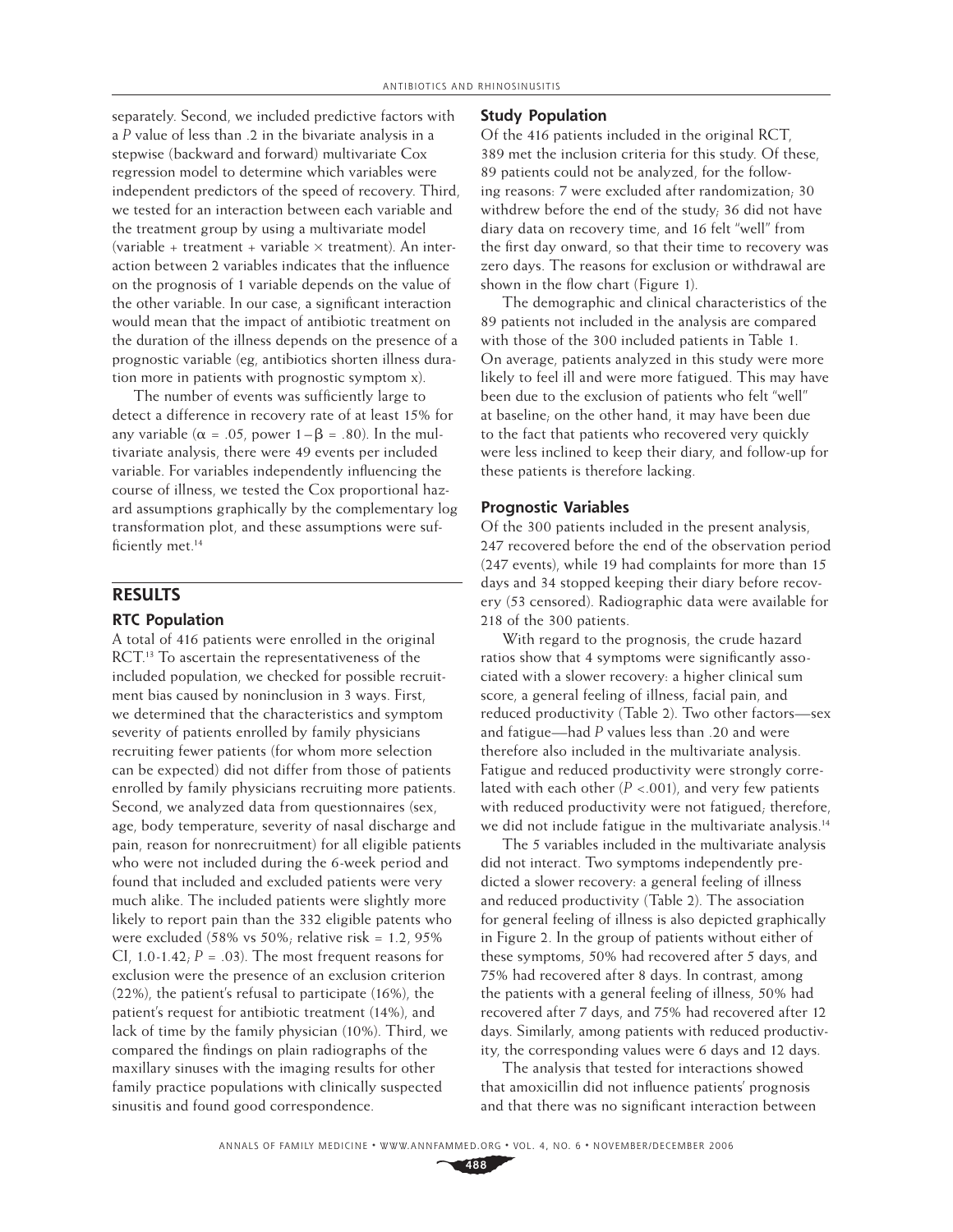

any variable and treatment group (Table 3). Figures 3 and 4 illustrate this finding for patients with a high clinical sum score and for patients with a general feeling of illness at baseline, respectively.

# **DISCUSSION**

Our main findings are that in patients with suspected acute rhinosinusitis, most signs and symptoms, and abnormalities on radiographs are not informative with respect to determining the subsequent course of the illness; furthermore, it is impossible to predict on the basis of signs, symptoms, and abnormal radiographs which patients will benefit from antibiotics. Two subjective indicators of a patient's overall health—a general feeling of illness and reduced productivity—are associated with slower recovery, but antibiotic treatment does not speed recovery in these patients.

## **Study Strengths and Limitations**

Our study methods have both strengths and limitations. The strengths of this study are the size and representativeness of the population: all patients were regular family practice patients consulting their family physician with signs or symptoms that have been associated with acute rhinosinusitis in well-performed diagnostic trials. The sample size was sufficiently large to detect relevant differences in recovery rate. The number of patients with signs of severe infection (high fever and bad pain) was limited, however. Although this is a reflection of the reality of family practice, wherein serious acute illnesses are infrequent,<sup>15</sup> we cannot exclude the possibility that antibiotics may influence the prognosis in such patients. Most prognostic variables studied were related to the current episode of illness, and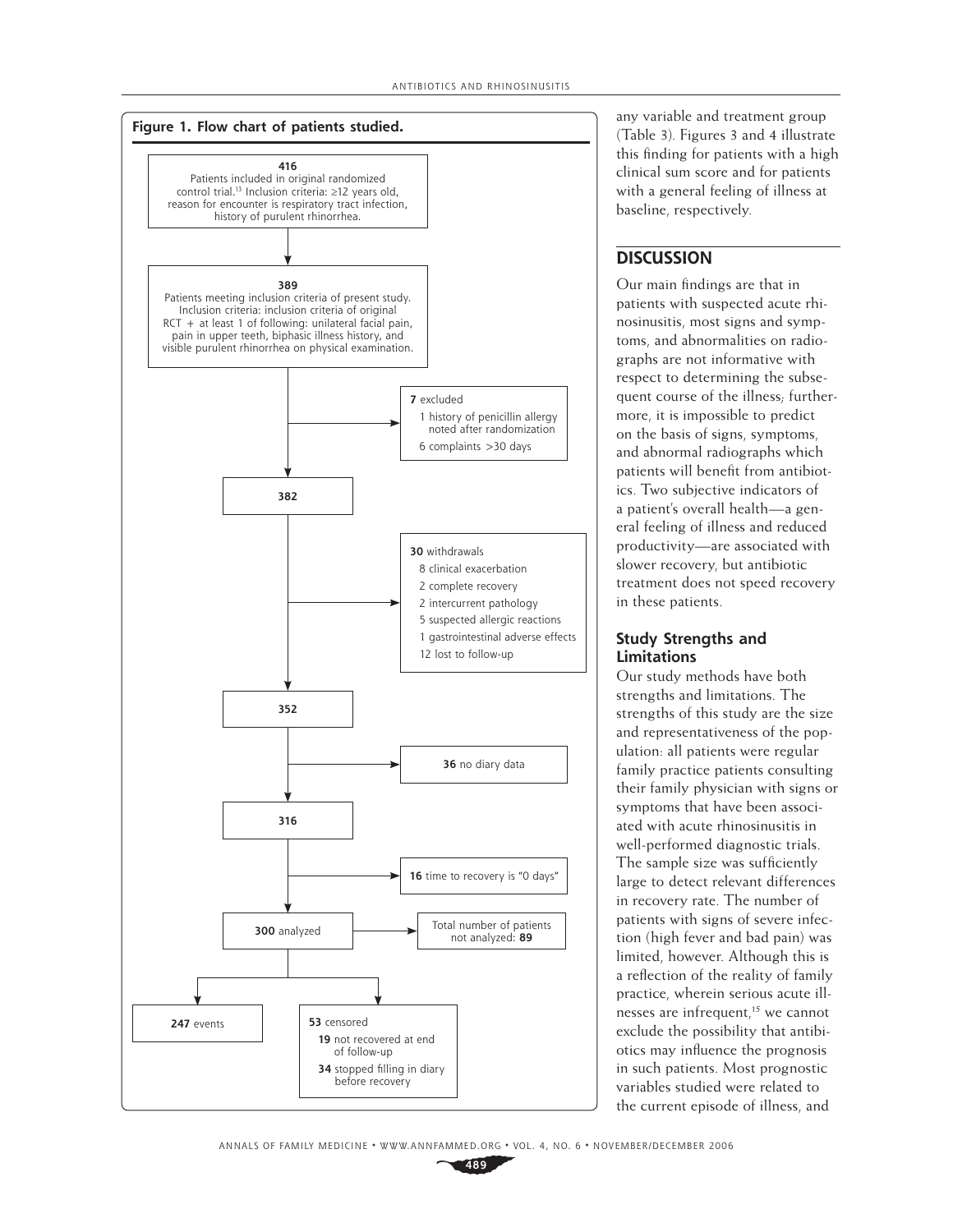|                                             | <b>Patients</b><br>Analyzed<br>$(n = 300)$ |                  | <b>Patients</b><br>Not Analyzed<br>$(n = 89)$ | P      |  |
|---------------------------------------------|--------------------------------------------|------------------|-----------------------------------------------|--------|--|
| Characteristic                              | No. (%)                                    | $n^*$<br>No. (%) |                                               | Value† |  |
| Placebo treatment                           | 151 (50.3)                                 | 89               | 47 (52.8)                                     | .68    |  |
| Age older than mean<br>$(37 \text{ years})$ | 129 (43.0)                                 | 63               | 31 (49.2)                                     | .27    |  |
| Female sex                                  | 170 (56.7)                                 | 70               | 38 (54.3)                                     | .41    |  |
| Purulent rhinorrhea                         | 170 (56.7)                                 | 82               | 46 (56.1)                                     | .51    |  |
| Postnasal drip                              | 132 (44.0)                                 | 82               | 46 (56.1)                                     | .55    |  |
| Temperature ≥37.5°C                         | 46 (15.3)                                  | 82               | 15(18.3)                                      | .31    |  |
| Complaints $\geq 7$ days                    | 138 (46.0)                                 | 82               | 41 (50.0)                                     | .30    |  |
| <b>Biphasic illness</b>                     | 173 (57.7)                                 | 82               | 46 (56.1)                                     | .45    |  |
| Pain when bending                           | 193 (64.3)                                 | 82               | 55 (67.1)                                     | .37    |  |
| Unilateral facial pain                      | 175 (58.3)                                 | 82               | 44 (53.7)                                     | .26    |  |
| Pain in upper teeth                         | 54 (18.0)                                  | 82               | 14(17.1)                                      | .50    |  |
| Fatigue                                     | 186 (62.0)                                 | 82               | 41 (50.0)                                     | .03    |  |
| Reduced productivity                        | 155 (51.7)                                 | 82               | 36 (43.9)                                     | .13    |  |
| General feeling of illness                  | 134 (44.7)                                 | 82               | 16 (19.5)                                     | < .001 |  |
| Abnormal radiograph                         | $103(47.2)^{\ddagger}$                     | 51               | 23 (45.1)                                     | .45    |  |
| Clinical sum score $\geq 4$                 | 156 (52.0)                                 | 82               | 39 (47.6)                                     | .28    |  |
| Antibiotics in previous month               | 2(0.6)                                     | 81               | 0(0)                                          | 1.00   |  |

**Table 1. Comparison of the Patients Meeting Inclusion Criteria** 

\* A total of 89 patients were not analyzed, but most of the n values in this column are less than 89 because of missing data.  $+ x<sup>2</sup>$  test.

‡ Radiographic data were available for only 218 analyzed patients.

it is possible that other contextual or personal circumstances, such as previous medical history, coping skills, and social support, may also influence recovery speed. A previous study on the prognosis of rhinosinusitis found, however, that emotional distress did not influence the course of this illness.<sup>11</sup>

## **Rationale for Study Design**

We chose amoxicillin instead of the broader-spectrum amoxicillin-clavulanate because amoxicillin is the recommended first-line drug for rhinosinusitis in several practice guidelines,<sup>16-18</sup> and in our geographic area, respiratory pathogens were sufficiently sensitive to this antibiotic during the trial.<sup>13</sup> It is possible that resistance patterns of respiratory pathogens have changed since then, but this does not alter our conclusion that an active antibiotic was not significantly more effective than a placebo.

We selected the prognostic variables studied based on their clinical relevance and usefulness in routine family practice consultation. The exception was radiography, which was included because so

## **Table 2. Prognostic Variables and Patient Recovery: Results of Cox Proportional Hazard Regression Analyses (N = 300)**

|                                  |           | <b>Bivariate Analysis</b> |         | <b>Multivariate Analysis</b> |               |                          |  |
|----------------------------------|-----------|---------------------------|---------|------------------------------|---------------|--------------------------|--|
| <b>Prognostic Variable</b>       | <b>HR</b> | 95% CI                    | P Value | <b>HR</b>                    | 95% CI        | P Value                  |  |
| Placebo treatment                | 0.97      | $0.76 - 1.24$             | .80     |                              |               |                          |  |
| Age older than mean (37 years)   | 0.86      | $0.66 - 1.11$             | .23     |                              |               |                          |  |
| Female sex                       | 1.20      | $0.93 - 1.54$             | .16     | Not selected <sup>+</sup>    |               |                          |  |
| Purulent rhinorrhea              | 1.09      | $0.84 - 1.40$             | .52     |                              |               |                          |  |
| Postnasal drip                   | 0.90      | $0.70 - 1.16$             | .42     |                              |               |                          |  |
| Temperature ≥37.5°C              | 0.86      | $0.60 - 1.23$             | .40     |                              |               |                          |  |
| Complaints $\geq 7$ days         | 0.94      | $0.73 - 1.21$             | .65     |                              |               |                          |  |
| Biphasic illness                 | 0.92      | $0.71 - 1.18$             | .49     |                              |               |                          |  |
| Pain on bending                  | 0.97      | $0.75 - 1.27$             | .85     |                              |               |                          |  |
| Unilateral facial pain           | 0.76      | $0.59 - 0.98$             | .03     | Not selected <sup>†</sup>    |               |                          |  |
| Pain in upper teeth              | 0.82      | $0.59 - 1.14$             | .24     |                              |               |                          |  |
| Fatigue                          | 0.83      | $0.64 - 1.07$             | .15     |                              |               |                          |  |
| Reduced productivity             | 0.75      | $0.59 - 0.97$             | .03     | 0.77                         | $0.60 - 0.99$ | .04 <sup>†</sup>         |  |
| General feeling of illness       | 0.67      | $0.52 - 0.87$             | .002    | 0.68                         | $0.53 - 0.88$ | .003 <sup>†</sup>        |  |
| Abnormal radiograph <sup>#</sup> | 1.02      | $0.76 - 1.37$             | .90     |                              |               | $\overline{\phantom{0}}$ |  |
| Clinical sum score $\geq 4$      | 0.76      | $0.60 - 0.98$             | .04     | Not selected <sup>†</sup>    |               |                          |  |

\* HR = hazard ratio (ratio of the instantaneous recovery rate with and without the prognostic variable; HR <1 means slower recovery when that variable is present at first examination):  $CI = confidence$  interval.

† Results of the stepwise (backward and forward) Cox multiple regression analysis. The variables included in the analysis were sex, unilateral facial pain, reduced productivity, and a general feeling of illness.

 $\pm$  n = 218.

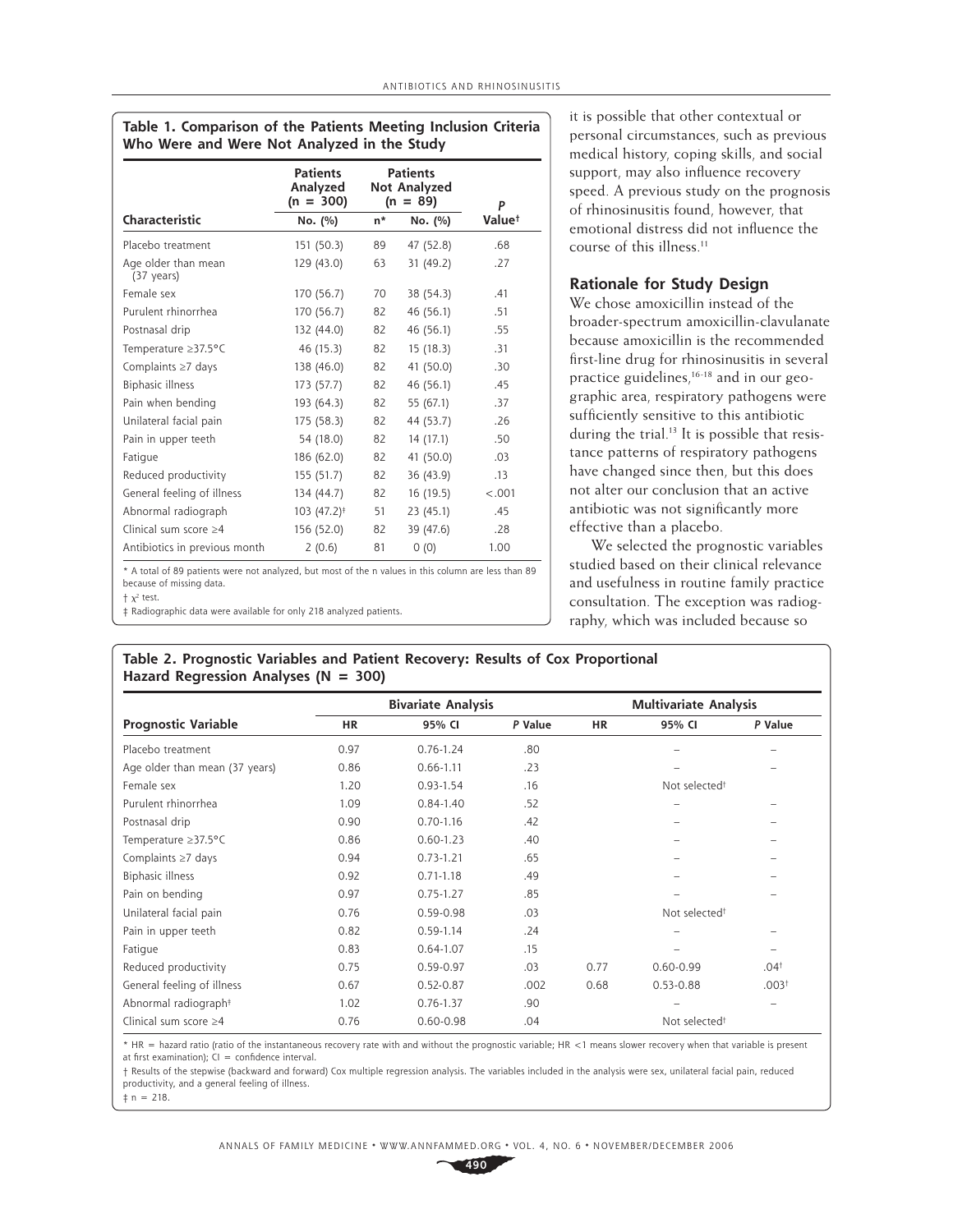far, very little is known about its prognostic value.

To detect an effect of amoxicillin in patients with different clinical characteristics, we used statistical tests for interactions. These tests are much more valid for investigating whether a treatment effect differs among complementary subgroups than are separate tests for significance within subgroups.<sup>19</sup>

## **Search for Prognostic Variables**

Two previous studies<sup>10,11</sup> have looked for factors influencing the prognosis of acute rhinosinusitis. Stalman et al<sup>11</sup> found that in patients who had clinically suspected acute rhinosinusitis, female sex, a duration of symptoms for more than 14 days before medical contact, and the absence of cervical adenopathy independently influenced the duration of pain. Lindbaek and Hjortdahl<sup>10</sup> found that in patients with suspected acute sinusitis and a sinus CT image showing an airfluid level or complete opacity, a higher clinical severity score and older age predicted slower recovery. Results of these 2 studies differ from each other, as well as from our results. Possible explanations are disparities in the populations studied or the outcomes measured. Our study population was considerably larger than the populations in these studies, however, making our results more reliable. Yet, when several studies investigating the same question find conflicting results, it also might indicate that a clear-cut prognostic sign or symptom simply does not exist.

A study by Young et al<sup>12</sup> attempted to identify subgroups of patients with clinically suspected acute rhinosinusitis who might benefit from antibiotics. The subgroup of patients with vis-





## **Table 3. Results of Cox Regression Analysis for Interactions Between Prognostic Variables and Treatment Group\***

| Interaction Term <sup>+</sup>                              | <b>Hazard Ratio</b> | 95% CI        | P Value |
|------------------------------------------------------------|---------------------|---------------|---------|
| Age ( $>37$ years) $\times$ treatment                      | 1.04                | $0.62 - 1.73$ | .79     |
| Sex $\times$ treatment                                     | 1.06                | $0.64 - 1.76$ | .69     |
| Purulent rhinorrhea $\times$ treatment                     | 1.11                | $0.67 - 1.84$ | .68     |
| Postnasal drip $\times$ treatment                          | 1.01                | $0.61 - 1.67$ | .98     |
| Temperature $\geq$ 37.5°C $\times$ treatment               | 1.12                | $0.55 - 2.29$ | .75     |
| Complaints $\geq 7$ days $\times$ treatment                | 1.10                | $0.66 - 1.83$ | .71     |
| Biphasic illness $\times$ treatment                        | 1.00                | $0.60 - 1.67$ | .97     |
| Pain on bending $\times$ treatment                         | 1.10                | $0.65 - 1.85$ | .73     |
| Unilateral facial pain $\times$ treatment                  | 1.05                | $0.63 - 1.74$ | .85     |
| Pain in upper teeth $\times$ treatment                     | 1.31                | $0.68 - 2.52$ | .43     |
| Fatique $\times$ treatment                                 | 0.91                | $0.54 - 1.51$ | .71     |
| Reduced productivity $\times$ treatment                    | 1.22                | $0.74 - 2.01$ | .44     |
| General feeling of illness $\times$ treatment <sup>‡</sup> | 0.97                | $0.58 - 1.61$ | .91     |
| Abnormal radiograph <sup>§</sup> $\times$ treatment        | 1.25                | $0.69 - 2.25$ | .47     |
| Clinical sum score $\times$ treatment <sup>†</sup>         | 1.27                | $0.77 - 2.09$ | .36     |

 $CI = confidence interval.$ 

\* The original trial<sup>13</sup> had 2 treatment groups: antibiotics and placebo. A significant interaction would mean that the influence of the prognostic variable on the course of illness depends on whether the patient is treated with antibiotics or placebo.

† Variables included in the multivariate model: prognostic variable + treatment group + prognostic variable  $\times$  treatment group.

‡ Graphically illustrated in Figures 3 and 4..

 $§ n = 218.$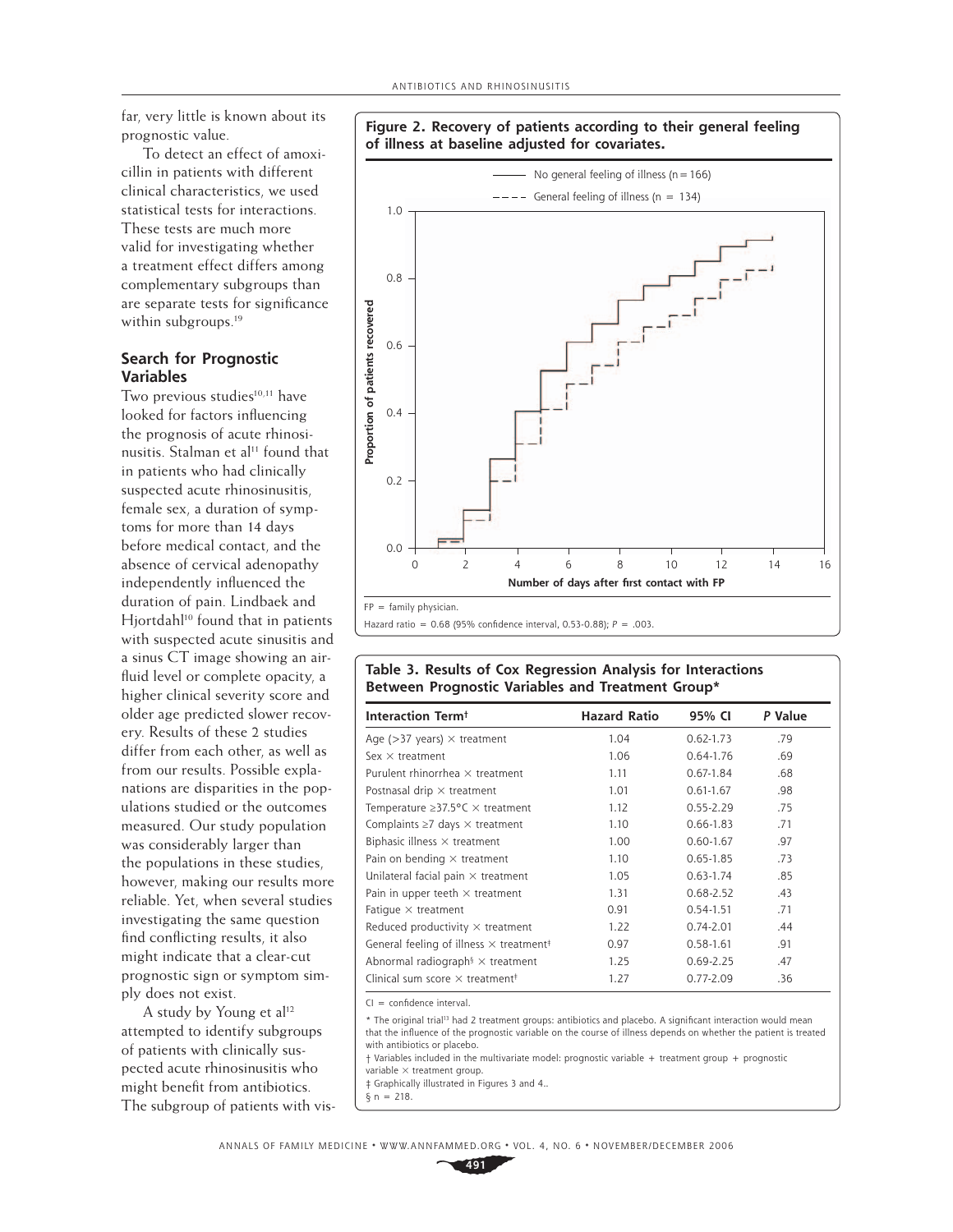ible purulent rhinorrhea or postnasal drip had a somewhat faster recovery after 7 days if given antibiotics, but after 14 days, the difference was no longer significant. We could not confirm these results in the present study. This difference might be related to the fact that in the earlier study, outcome data were available for only 3 time points (days 7, 14, and 28), whereas in our analysis, we had day-to-day data that gave a better picture of the actual course of the illness. With respect to radiographic findings, our results are in accordance with those of Young et al,<sup>12</sup> as we also found that patients with an abnormal radiograph of the sinuses did not benefit from antibiotics.

The results of some  $RCTs^{2.5}$  suggest that there is a limited group of patients in whom antibiotics can be beneficial. The aim of our study was to identify this group of patients from clinical or radiographic features; however, we did not succeed. Our inability to identify these patients could mean that this group is actually very small and our study, despite its size, lacked sufficient power to identify this group. Yet, as the graphical illustrations show (Figures 3 and 4), the differences are so small that even if they were statistically significant, they would not be clinically relevant. Another explanation may be that it is not possible to identify patients who will benefit from antibiotics by using the variables we studied.

Our results can nonetheless be useful in daily practice in another way. Patients are entitled to—and greatly appreciate—correct information on the prognosis of their illness for reassurance, as well as for making realistic plans for their immediate future.<sup>20</sup> Physicians often tend to be too optimistic in predicting the duration of disease, $21$  which can cause unnecessary anxiety, early reconsultations, and inappropriate antibiotic prescribing. In this context, our study contributes to



 $FP = family physical.$ 

Note: For the sum score, 1 point was given for each of the following: purulent rhinorrhea, postnasal drip, temperature ≥37.5°C, complaints present for ≥7 days, biphasic illness history, pain on bending, unilateral facial pain, and pain in upper teeth. Possible range of scores: 0 to 8 points.

\* Cox regression analysis for interaction between clinical sum score and treatment group (see also Table 3). Model: clinical sum score (<4 /24) + treatment group (amoxicillin/placebo) + clinical sum score  $\times$  treatment group.  $P$  value for interaction = .36.



FP = family physician.

\* Cox regression analysis for interaction between general feeling and treatment group (see also Table 3). Model: general feeling of illness (present vs absent) + treatment group (amoxicillin vs placebo) + general feeling of illness  $\times$  treatment group. P value for interaction = .91.